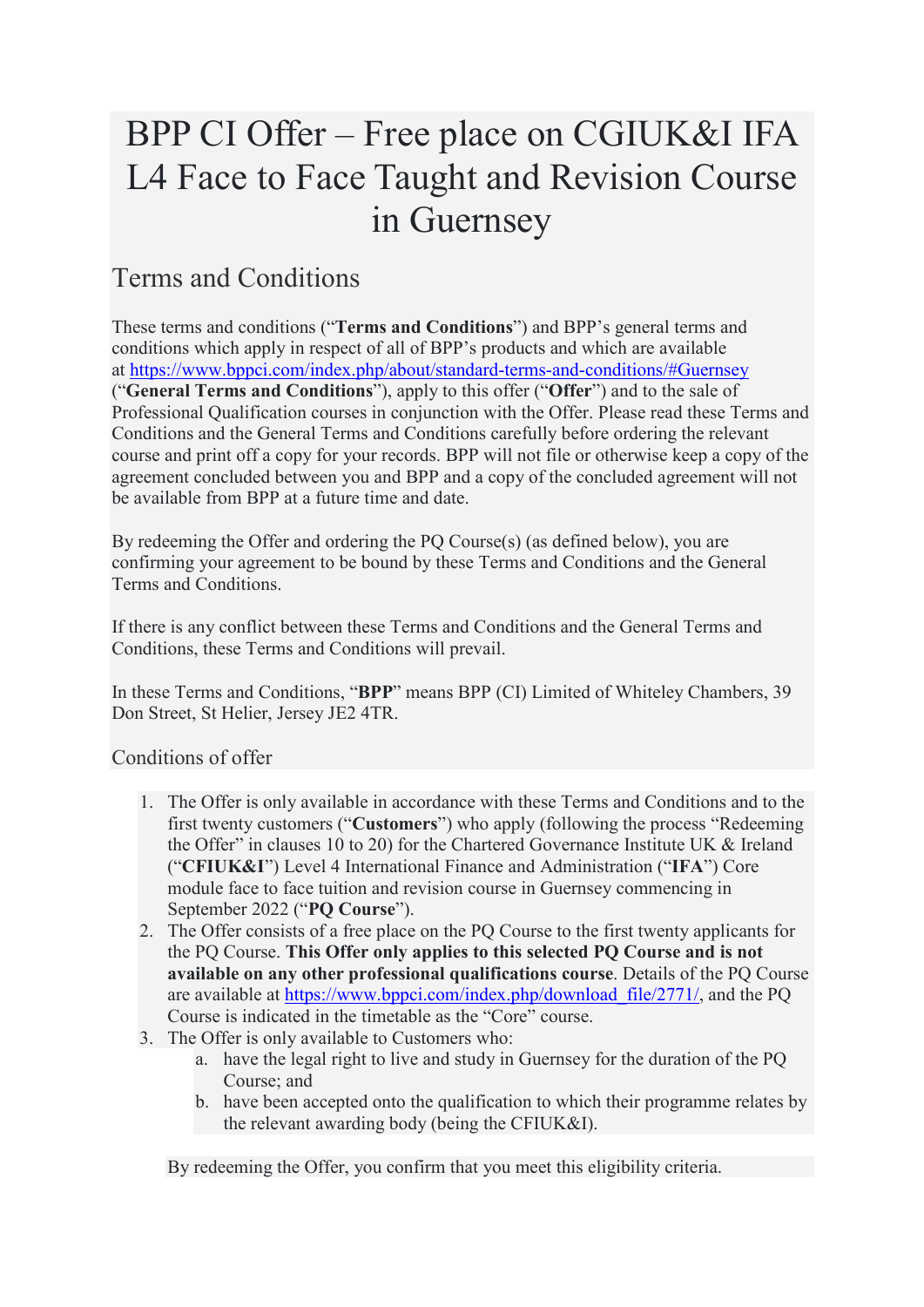- 4. The PQ Course may only be taken as a face-to-face course at the selected locations as published on the BPP website at https://www.bppci.com/index.php/download file/2771/ or at such other locations as notified by BPP from time to time ("**Selected Locations**"). In the event that the PQ Course can no longer take place face-to-face due to circumstances beyond BPP's reasonable control, BPP may change the mode of delivery of the PQ Course (including delivering the PQ Course online).
- 5. The Offer is only available to the first twenty applicants for the PQ Course and is subject to the PQ Course running on the scheduled dates.
- 6. The Offer does not include any other discount or financial benefit to Customers and does not apply to amounts payable to the professional body (for example, but not limited to student/delegate registration, exemptions and examination entries).
- 7. This Offer is only available to orders for the PQ Courses that are placed by email in accordance with clause 12 below.
- 8. If BPP refuse the redemption of the Offer when submitted as part of an order, for any reason, BPP will inform you before the order is processed to advise of the correct cost of the order and give you the opportunity to cancel the order.
- 9. Redeeming the Offer assumes acceptance of these Terms and Conditions and the General Terms and Conditions. Customers may be required to provide written acknowledgement of acceptance of these Terms and Conditions before redeeming the Offer.

### Redeeming the Offer

- 10. The Offer commences on 23 May 2022 at 08.00am ("**Start Date**").
- 11. Subject to clause 24 of these Terms and Conditions, the Offer will close after BPP has received the first twenty applications for the PQ Course after the Start Date ("**Closing Date**").
- 12. To redeem the Offer, Customers must complete the booking form available at [https://www.bppci.com/files/2016/2617/2340/Professional\\_Qualification\\_enrolment\\_f](https://www.bppci.com/files/2016/2617/2340/Professional_Qualification_enrolment_form_Guernsey.pdf) orm Guernsey.pdf. The Customer must complete the student name and contact details in the booking form and sign the booking form. The Customer must also complete the course detail section of the booking form as follows:

| <b>Important:</b> It is the student's responsibility to register with the awarding body<br>by the published deadlines. |                   |                 |            |
|------------------------------------------------------------------------------------------------------------------------|-------------------|-----------------|------------|
| Qualification - Level/Paper *<br>(if ACCA include Variant where applicable)                                            | Course start date | Study option ** | Price      |
| CGIUK&I IFA level 4 Core - 20 free places offer                                                                        | 5 Sep             | full course     | Free place |

The Customer must email their completed booking form to [guernseyenquiries@bpp.com,](mailto:guernseyenquiries@bpp.com) with a subject line of "CGIUK&I IFA L4 core module free place offer application".

13. BPP will notify the first twenty applicants for the PQ Course (being based on the date and time that the application is received by BPP) via email with joining instructions for the PQ Course.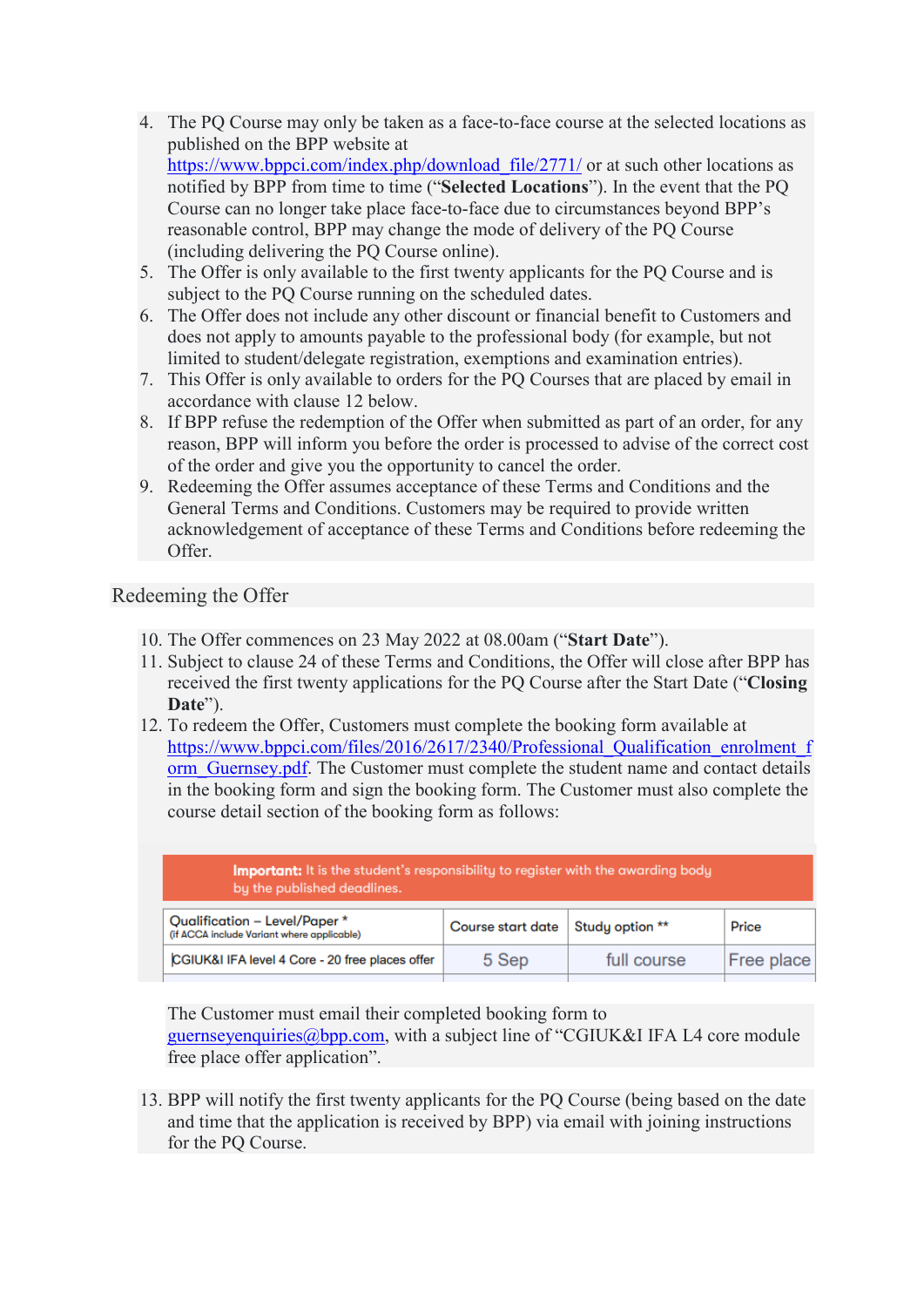- 14. Subject to availability, Customers may only redeem the Offer in relation to the PQ Course commencing in September 2022 at the Selected Locations on the condition that their booking for the PQ Course has been accepted by BPP and confirmed in writing by the start date of the PQ Course or (if earlier) before the Offer is withdrawn.
- 15. The Offer can only be redeemed against a new qualifying booking onto the PQ Course from a Customer who has not already booked a place on the same PQ Course.
- 16. Multiple applications for the PQ Course from the same individual will not be accepted, and BPP will only accept the first application from an individual.
- 17. If a Customer has been notified by BPP that they will receive the free PQ Course in accordance with this Offer, but that Customer then notifies BPP that they are no longer able to attend the PQ Course, BPP will offer their place to the  $21<sup>st</sup>$  individual who applied for the PQ Course, et cetera.
- 18. The PQ Course does not include lifetime pass assurance, however, BPP reserves the right to use its discretion to offer a free resit course to Customers.
- 19. Customers cannot use this Offer in conjunction with any other discounts or offers by BPP for the PQ Course.
- 20. The Offer is non-transferable by the Customer (either to another Customer, course date, mode of study or to another course run by BPP) and no cash alternative will be offered.

#### Amendments/cancellation

- 21. BPP's standard cancellation and deferral terms will apply to the PQ Course as set out in the General Terms and Conditions. Should any refund or credit note be due to a Customer, the value of such refund or credit note will be the amount of fees actually paid by the Customer excluding any discount offered as part of the Offer. Should a Customer choose to defer the start date of their PQ Course in accordance with the General Terms and Conditions, the Offer will not apply to the rebooking of the deferred course and additional course fees may be payable.
- 22. If a PQ Course is cancelled by BPP for any reason, BPP will offer affected Customers the chance to attend the relevant PQ Course (as applicable) on an alternative date (subject to availability).
- 23. If, after redeeming the Offer, a Customer cancels their booking for the PQ Course, then the Offer will no longer be available to that Customer (even if still generally available to other Customers).
- 24. BPP reserves the right to withdraw this Offer at any time without notice. BPP may update or amend the Offer, these Terms and Conditions and/or the General Terms and Conditions from time to time to comply with law or meet its changing business requirements without notice to you. Any updates or amendments will be posted on the BPP website at [www.bpp.com.](http://www.bpp.com/)

#### Data protection

25. BPP will process the information it receives from you or otherwise holds about you in accordance with these Terms and Conditions, the General Terms and Conditions, and its privacy policy, which is available at [https://www.bpp.com/privacy.](https://www.bpp.com/privacy)

#### Miscellaneous